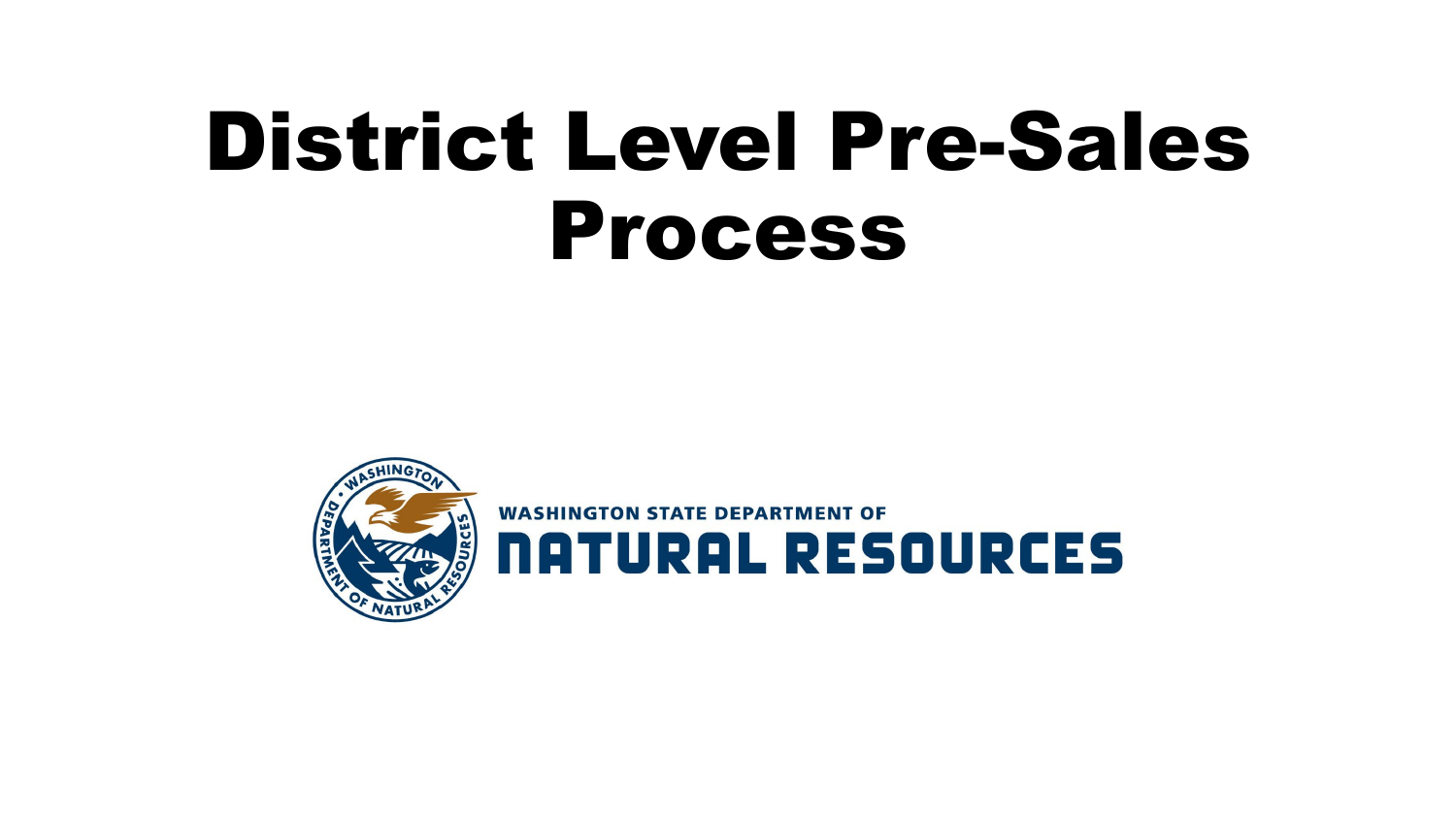# Early Planning

- 5-7 years in advance
- District Managers or Unit Foresters set placeholders for future harvests
- This Plan is based on broad targets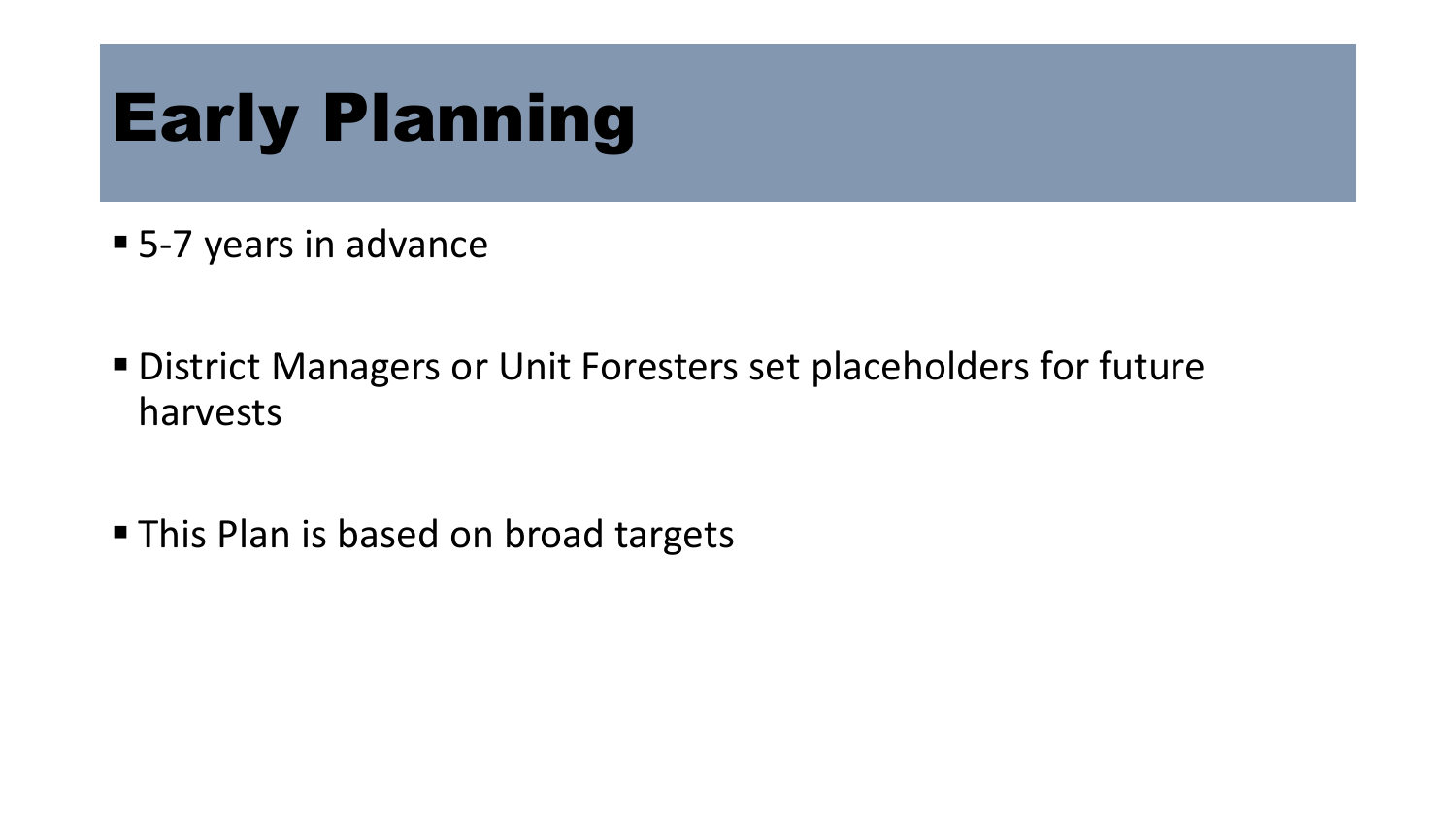## Next Step…

- 2-3 years in advance the early plan starts to get dialed in
- This is when some of the "on the ground" work begins
	- $\checkmark$  Recon/FH surveys
	- $\checkmark$  Property line surveys
	- $\checkmark$  Initial cultural resource screening
	- $\checkmark$  Initial geological concern screening
	- $\checkmark$  Recreation/range review
	- $\checkmark$  Public pre-harvest review presentation
	- $\checkmark$  Haul route analysis

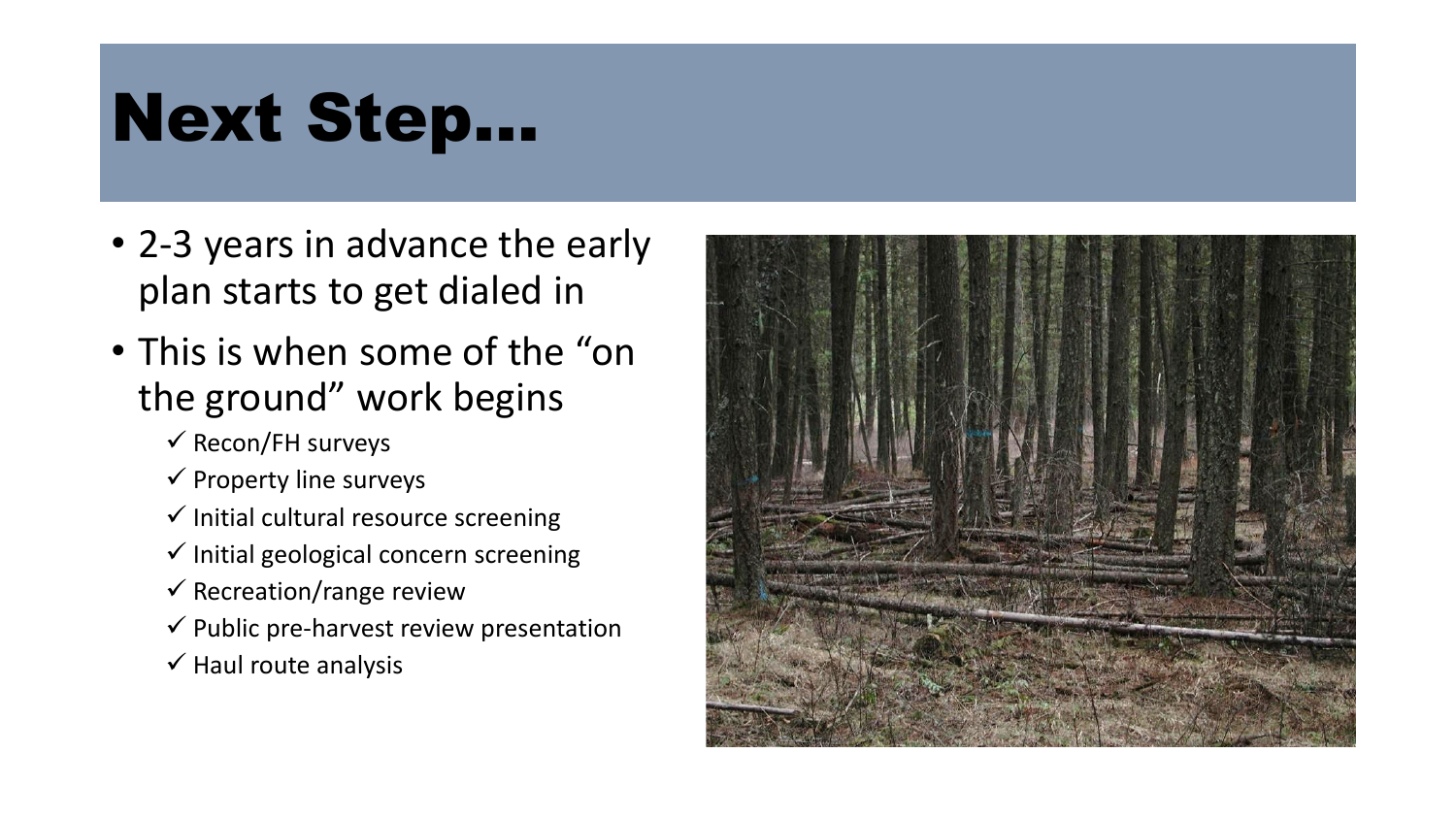# Getting Closer…

- Now we are into the 1-2 years in advance stage
- Based on results from the FH surveys, recon, and screening harvest units start to get laid out and finalized
- Bulk of field work begins
	- $\checkmark$  Water typing
	- $\checkmark$  Final archeologist review
	- $\checkmark$  Road engineer review
	- $\checkmark$  Final geologist review
	- $\checkmark$  Final wildlife review
	- $\checkmark$  Easement and Road-Use-Permit execution
	- $\checkmark$  More public/neighboring landowner outreach

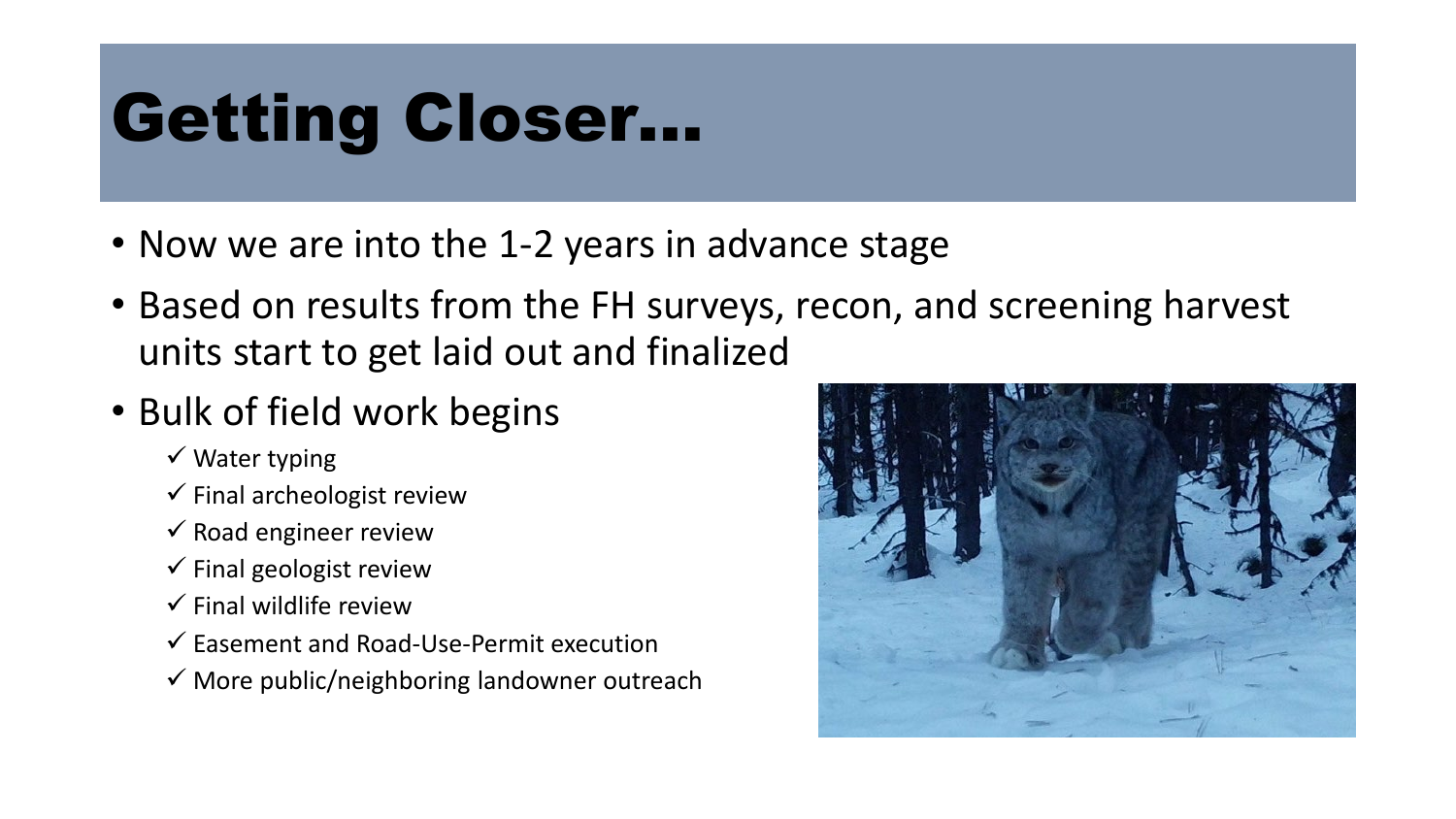## Forester Field Work

- This work happens either before, during, or after the other specialist work
	- $\checkmark$  Final unit layout and design (GPS, tagging, flagging) \*buffers and exclusions (wildlife, arch, water, geologic)
	- $\checkmark$  Road plan design and development
	- $\checkmark$  Prescription development (leave tree marking)

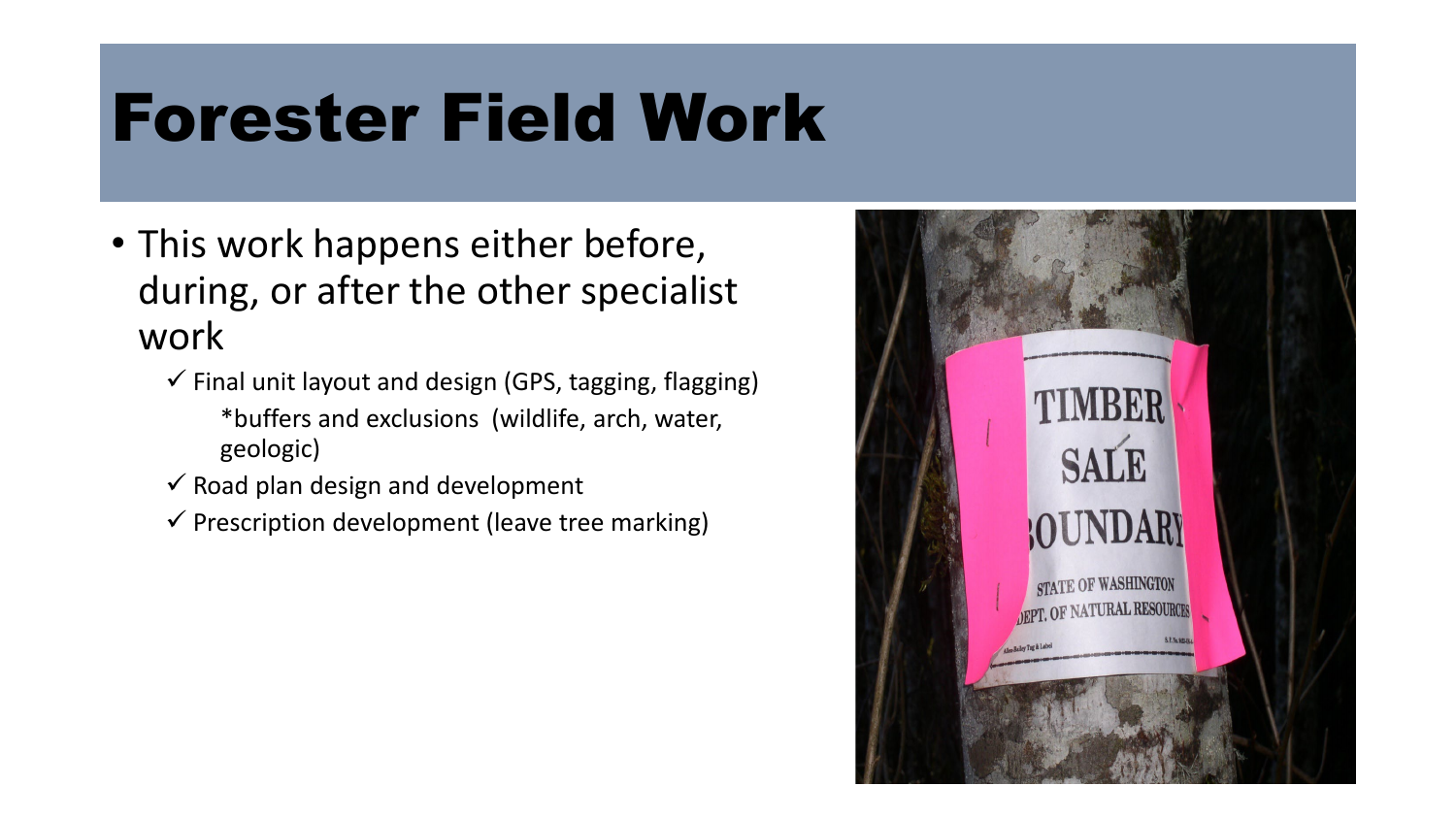#### Paperwork

- After all the field work is complete the lead forester begins the paperwork process
	- $\checkmark$  FPA
	- $\checkmark$  SEPA
	- $\checkmark$  Contract
	- $\checkmark$  Road plan
	- $\checkmark$  Specialist reports
	- $\checkmark$  Sale maps

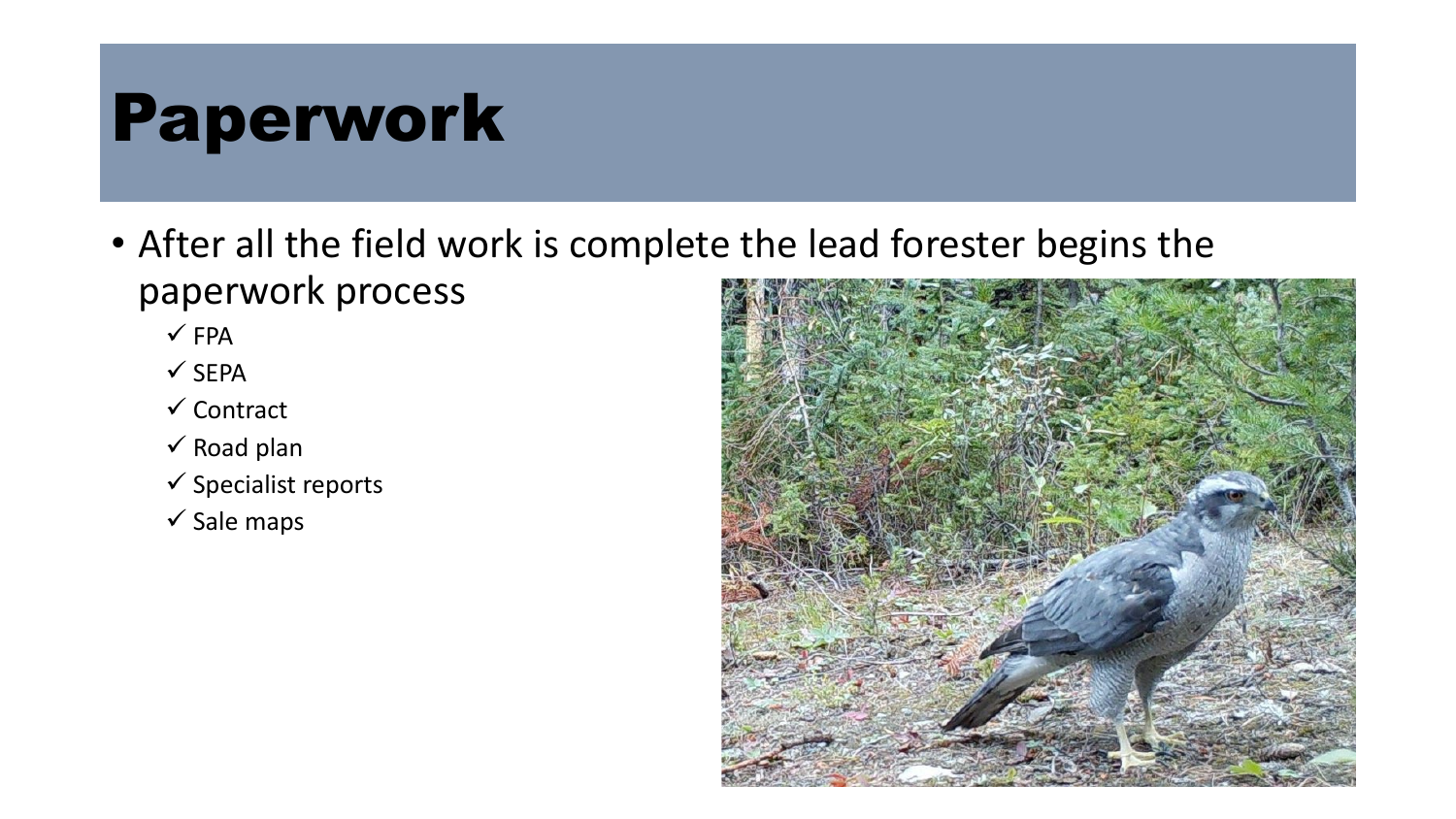#### District Handoff

- About 5-7 months in advance of the board review the district will submit the entire completed timber sale packet to the Region
- This is the time buffer needed for final edits, SEPA comments, FPA approval/appeal, and any other hiccups along the way